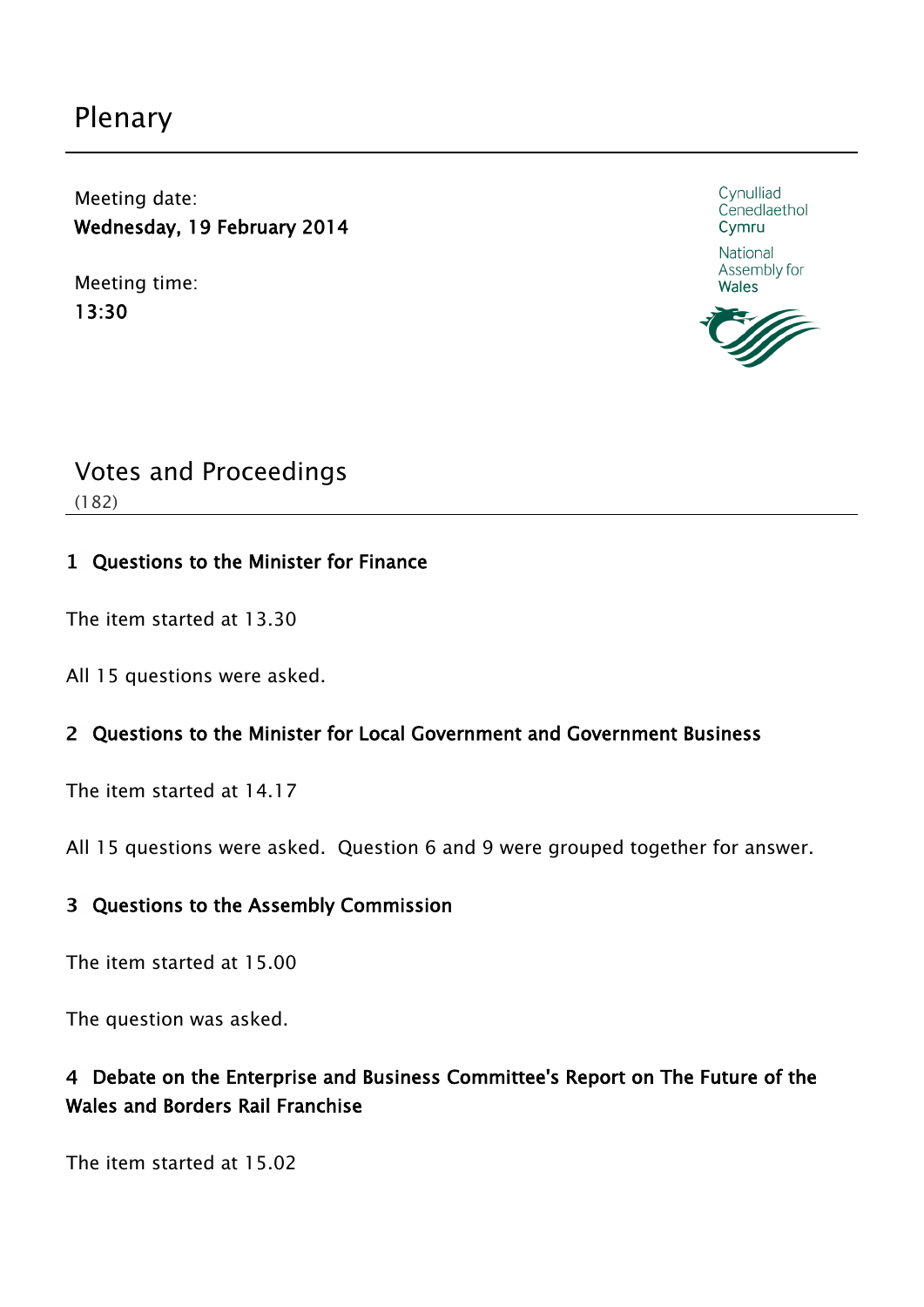## NDM5437 Nick Ramsay (Monmouth)

To propose that the National Assembly for Wales:

Notes the report of the Enterprise and Business Committee's Report on the Inquiry into the Future of the Wales and Borders Rail Franchise, which was laid in the Table Office on 11 December 2013.

## The motion was agreed in accordance with Standing Order 12.36.

## 5 Plaid Cymru Debate

The item started at 15.55

## Voting on the motion and amendments under this item was deferred until Voting Time.

A vote was taken on the motion without amendment:

## NDM5438 Elin Jones (Ceredigion)

To propose that the National Assembly for Wales:

1. Notes the 44% drop in farm incomes across all farm types in Wales last year;

2. Regrets the Welsh Government's decision to transfer the full 15% from Pillar 1 to Pillar 2 of the Common Agriculture Policy and the subsequent 23.4% reduction to Single Payment Scheme entitlements; and

3. Calls on the Welsh Government to give full regard to these and other challenging circumstances currently being faced by the agriculture industry as it introduces reforms to the Common Agriculture Policy, a new Rural Development Plan and wider rural policy initiatives in Wales.

| .OI | <b>Abstain</b> | <b>Against</b> | Total |
|-----|----------------|----------------|-------|
|     |                |                |       |

The motion without amendment was not agreed.

The following amendments were tabled:

Amendment 1 - Aled Roberts (North Wales)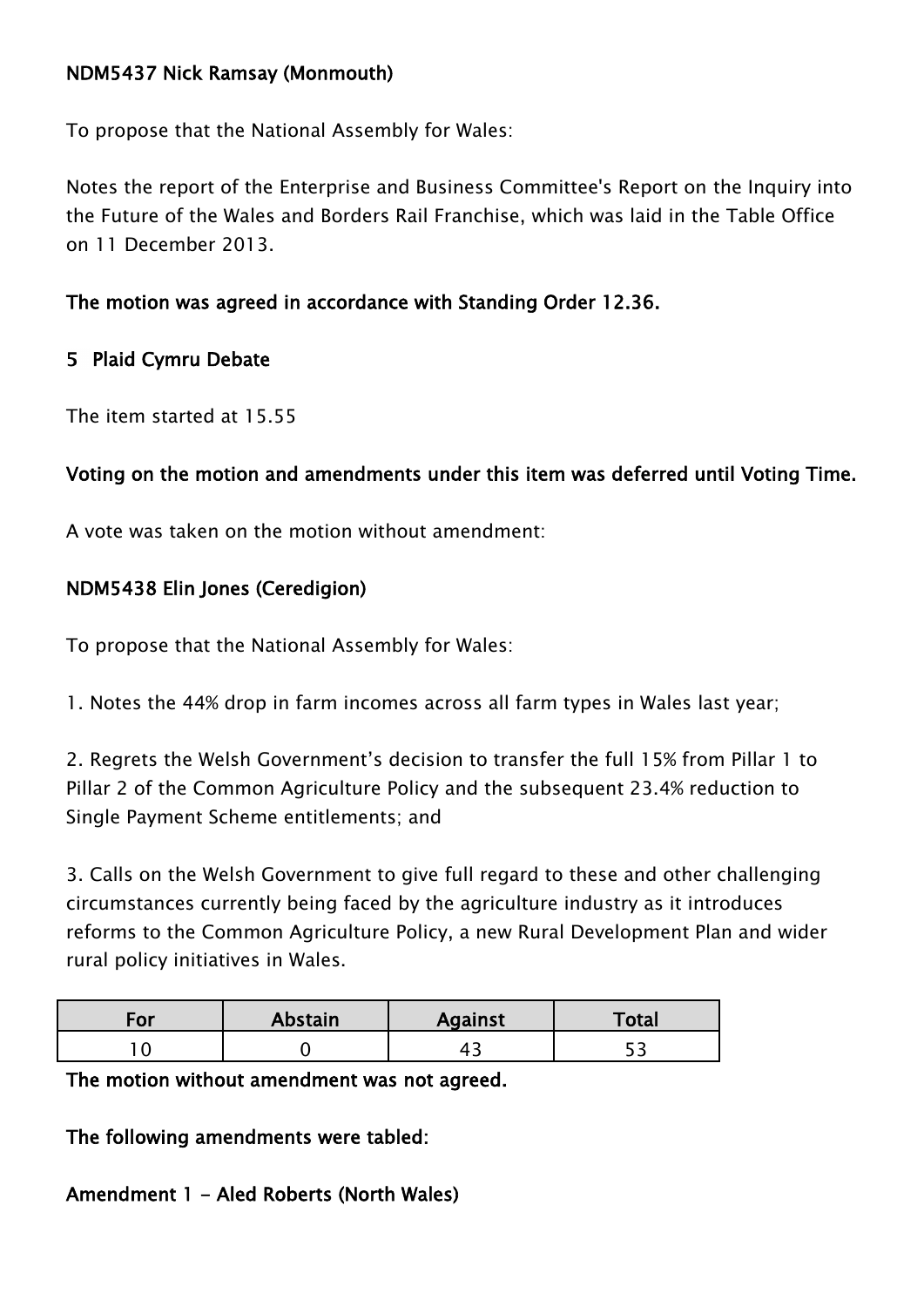Insert as new point 3 and renumber accordingly:

Calls on the Welsh Government to use the Rural Development Plan to bring forward a Moorland specific Areas of Natural Constraint scheme.

A vote was taken on Amendment 1:

| -or | Abstain | <b>Against</b> | Total |
|-----|---------|----------------|-------|
|     |         | $\mathcal{L}$  |       |

As required by Standing Order 6.20 the Deputy Presiding Officer exercised his casting vote by voting against the amendment. Therefore, the amendment was not agreed

## Amendment 2 - Paul Davies (Preseli Pembrokeshire)

Insert as new point 3 and renumber accordingly:

Further regrets the impact of Bovine TB on farm income in Wales and the Welsh Government's failure to tackle this important issue.

A vote was taken on Amendment 2:

| For | Abstain | <b>Against</b> | Total |
|-----|---------|----------------|-------|
|     |         |                |       |

Amendment 2 was not agreed.

As the Assembly did not agree the motion without amendment, and did not agree the amendments tabled to the motion, the motion is therefore not agreed.

#### Welsh Liberal Democrats Debate

The item started at 16.53

#### Voting on the motion and amendments under this item was deferred until Voting Time.

A vote was taken on the motion without amendment:

#### NDM5439 Aled Roberts (North Wales)

To propose that the National Assembly for Wales: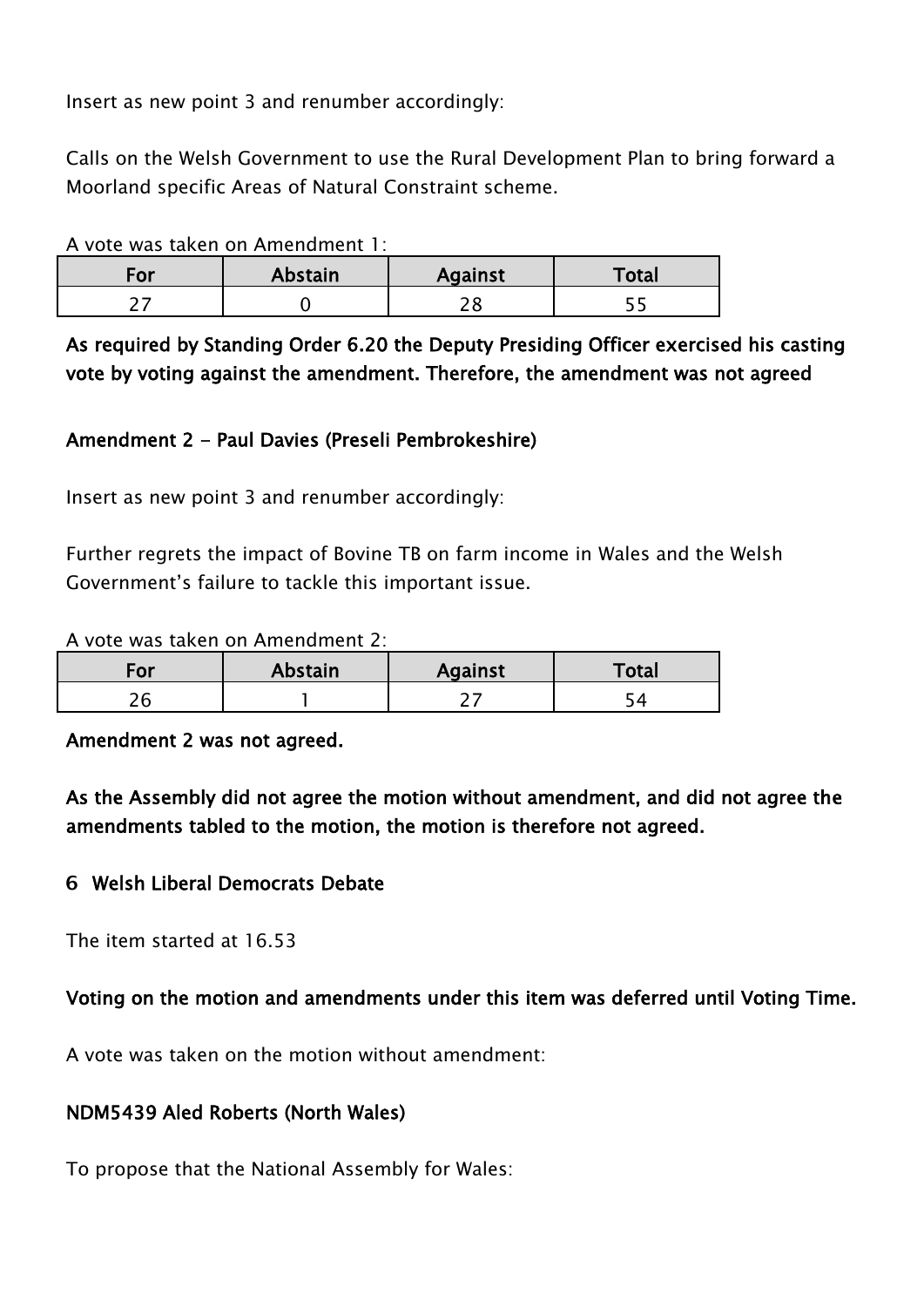1. Recognises that affordable, accessible and high quality childcare can be the key to a stronger economy and fairer society, enabling parents to return to work, reducing child poverty and giving children the best start in life.

2. Welcomes the positive action being taken by the UK Government including £1 billion investment in childcare to increase free early education for all 3 and 4 year olds and extended to 2 year olds from low income families, the introduction of tax free childcare for working families and new rights on shared parental leave.

3. Calls on the Welsh Government to:

a) review the system of pre-school childcare entitlement in light of enhanced provision in England;

b) examine the effectiveness of Flying Start on parenting and child development outcomes and the inequality in Welsh medium early years provision;

c) assess whether local authorities are fully utilising funding for the statutory provision of an early years education place for 3-4 year olds;

d) examine ways to improve childcare supply across all ages, in particular wraparound and holiday childcare schemes;

e) provide clarity for parents on eligibility for childcare schemes in Wales in light of recent UK Government policy developments; and

f) introduce a single online source of information to help new parents with information about childcare services and entitlements and how to access them.

| For | <b>Abstain</b> | <b>Against</b> | Total |
|-----|----------------|----------------|-------|
|     |                | ັ              |       |

The motion without amendment not agreed.

The following amendments were tabled:

## Amendment 1 - Elin Jones (Ceredigion)

In point 1 delete all after 'child poverty and' and replace with 'helping children to get the best start in life.'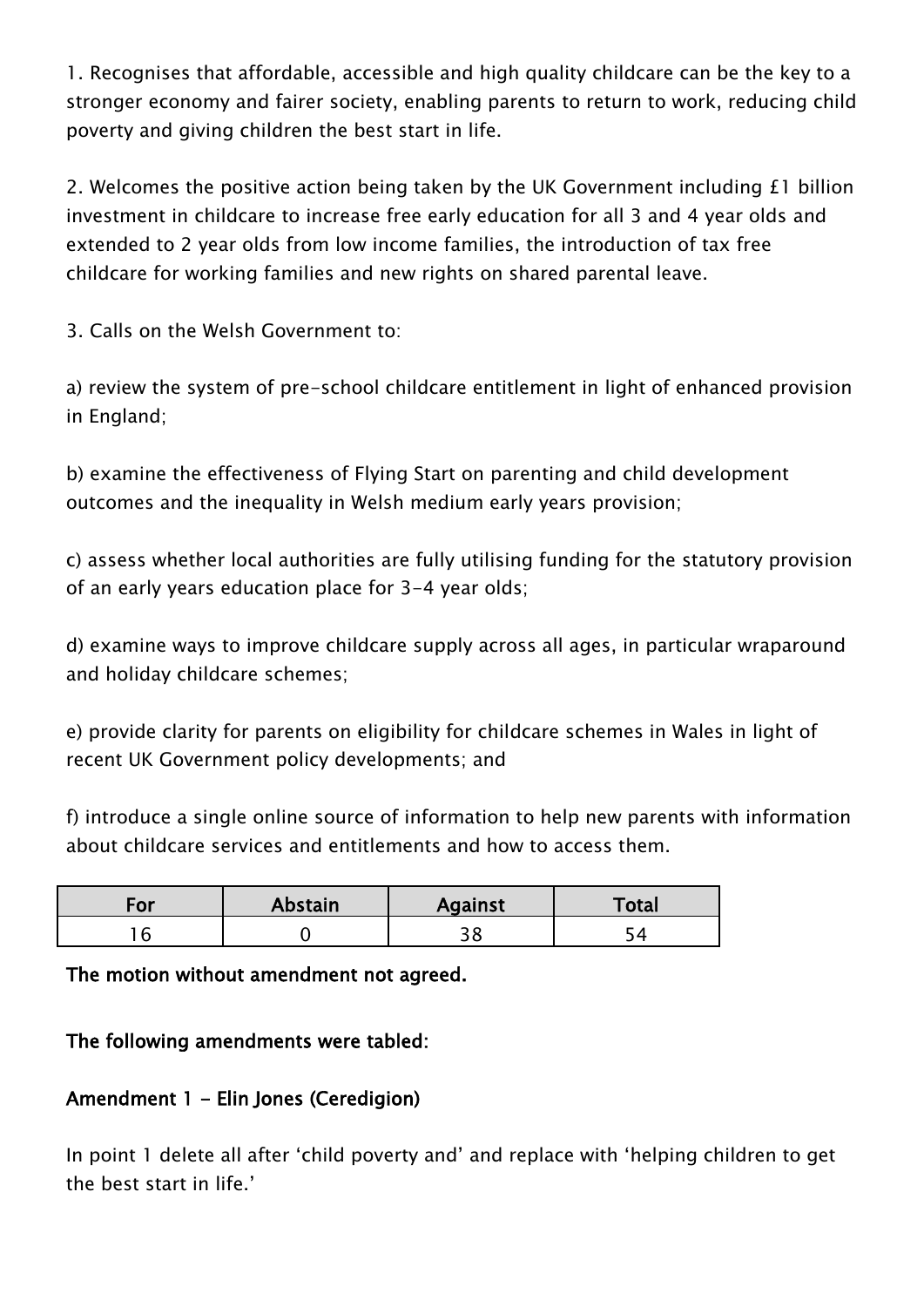A vote was taken on Amendment 1:

| For | <b>Abstain</b> | <b>Against</b> | <sup>-</sup> otal |
|-----|----------------|----------------|-------------------|
| ┙   |                |                |                   |

#### Amendment 1 was agreed.

## Amednment 2 - Lesley Griffiths (Wrexham)

Delete point 2 and replace with:

Notes the failure of the UK Government to take action on tax credits for childcare this side of the general election, expresses serious concern at their shift of resources away from families in greatest need and further notes the decimation of the Sure Start programme in England with the closure of over 500 centres.

A vote was taken on Amendment 2:

| 'or | Abstain | <b>Against</b> | Total |
|-----|---------|----------------|-------|
|     |         |                |       |

Amendment 2 was agreed.

#### As amendment 2 was agreed, amendment 3 was de-selected.

#### Amendment 4 was not moved.

## Amendment 5 - Elin Jones (Ceredigion)

Delete sub-point 3a) and replace with 'assess the system of pre-school childcare entitlement'.

#### A vote was taken on Amendment 5:

| <sup>-</sup> ∪⊦ | <b>Abstain</b> | <b>Against</b> | Total |
|-----------------|----------------|----------------|-------|
| ັ               |                |                |       |

#### Amendment 5 was agreed.

## Amendment 6 - Elin Jones (Ceredigion)

In sub-point 3e) delete all after 'Wales'.

A vote was taken on Amendment 6: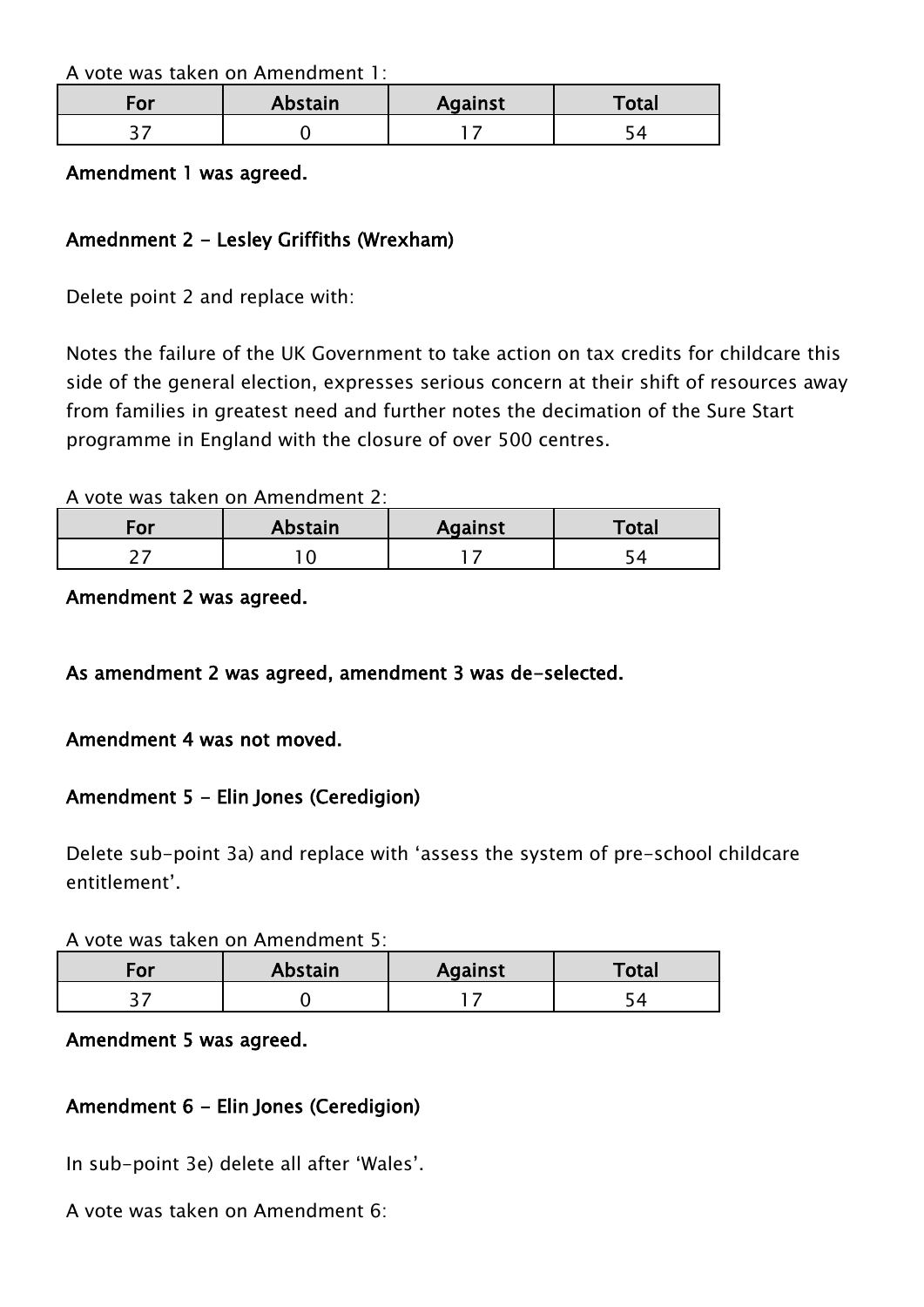| For | <b>Abstain</b> | <b>Against</b> | Total |
|-----|----------------|----------------|-------|
| -   |                |                |       |

#### Amendment 6 was agreed.

#### Amendment 7 - Elin Jones (Ceredigion)

Delete sub-point 3f).

#### A vote was taken on Amendment 7:

| -01 | Abstain | <b>Against</b> | Total |
|-----|---------|----------------|-------|
| 4   |         |                |       |

#### Amendment 7 was agreed.

#### As amendment 7 was agreed, amendment 8 was de-selected.

#### A vote was taken on the motion as amended:

## NDM5439 Aled Roberts (North Wales)

To propose that the National Assembly for Wales:

1. Recognises that affordable, accessible and high quality childcare can be the key to a stronger economy and fairer society, enabling parents to return to work, reducing child poverty and helping children to get the best start in life.

2. Notes the failure of the UK Government to take action on tax credits for childcare this side of the general election, expresses serious concern at their shift of resources away from families in greatest need and further notes the decimation of the Sure Start programme in England with the closure of over 500 centres.

3. Calls on the Welsh Government to:

a) assess the system of pre-school childcare entitlement;

b) examine the effectiveness of Flying Start on parenting and child development outcomes and the inequality in Welsh medium early years provision;

c) assess whether local authorities are fully utilising funding for the statutory provision of an early years education place for 3-4 year olds;